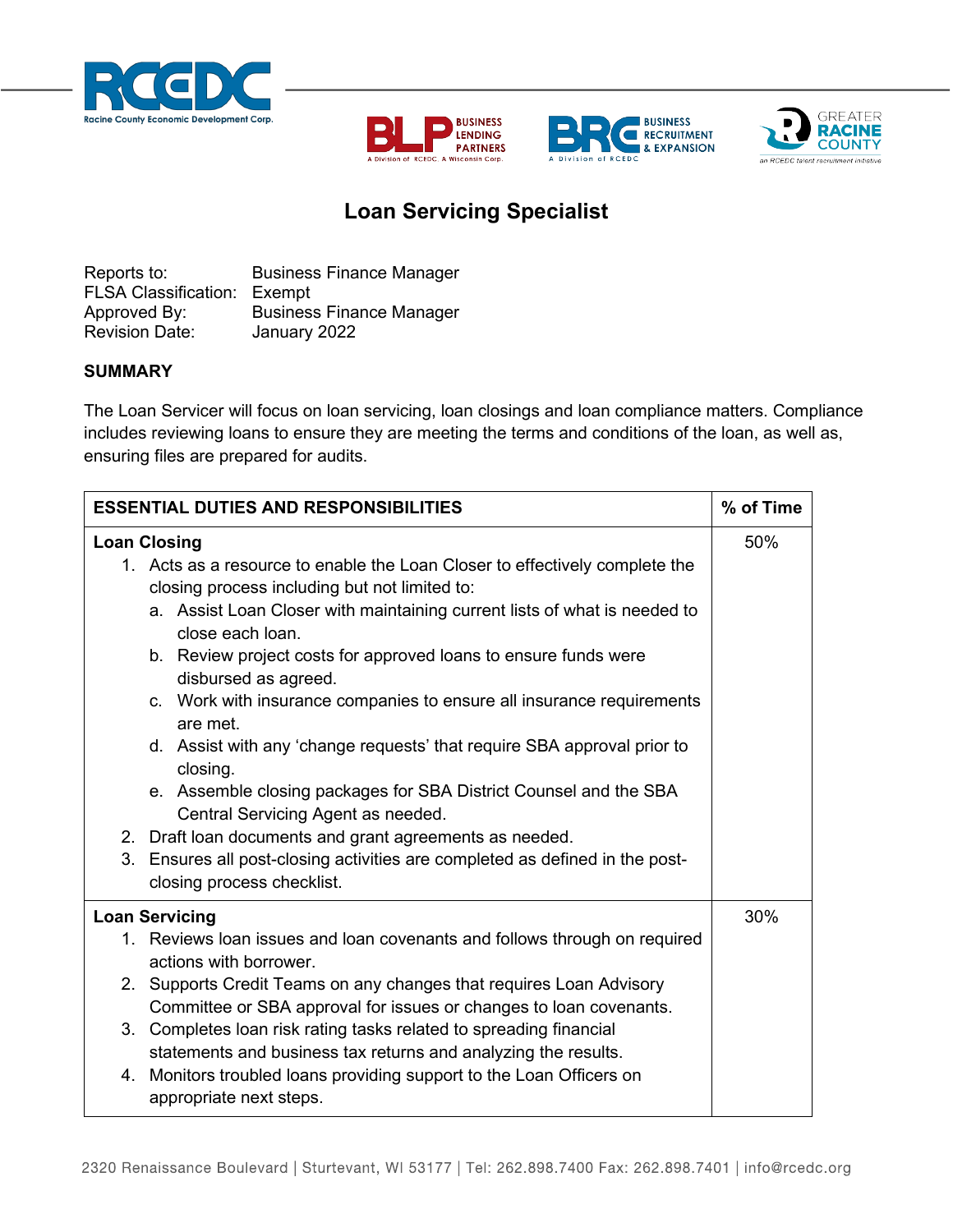| <b>Audits &amp; Reports</b>                                                                                                                 | 10% |  |
|---------------------------------------------------------------------------------------------------------------------------------------------|-----|--|
| 1. Assist with file reviews in preparation for audits as required.                                                                          |     |  |
| 2. Completes and submits required reports designated for the position by<br>the required dates.                                             |     |  |
| 3. Assist in the monitoring of business activities for compliance with<br>applicable rules and regulations governing RCEDC's loan programs. |     |  |
| 4. Work to review, update and disseminate policies and procedures<br>governing compliance with the core responsibilities of this position.  |     |  |
| 5. Assist in responding to regulatory agencies to complete required<br>compliance documentation.                                            |     |  |
| 6. Assist management with other general duties and compliance projects                                                                      |     |  |
| as needed.                                                                                                                                  |     |  |
| <b>Loan and Grant Processing</b>                                                                                                            | 5%  |  |
| 1. Process Grant applications as needed.                                                                                                    |     |  |
| Inputs financial statements and tax return data in Ventures software.<br>2.                                                                 |     |  |
| 3. Orders credit reports and conduct other pre-processing tasks, such as                                                                    |     |  |
| public records checks.                                                                                                                      |     |  |
| <b>Additional Duties</b>                                                                                                                    | 5%  |  |
| 1. Complete data entry into Salesforce software to track activities.                                                                        |     |  |
| 2. Participates in other project assignments as directed by the RCEDC                                                                       |     |  |
| <b>Executive Director or Business Lending Partners Business Finance</b>                                                                     |     |  |
| Manager.                                                                                                                                    |     |  |
| 3.<br>Other special projects as assigned.                                                                                                   |     |  |
| <b>CORE COMPETENCIES</b>                                                                                                                    |     |  |

RCEDC employees are expected to acquire certain skills and knowledge over time so that these skills evolve into competencies. The RCEDC views these competencies as critical to performing within the various positions. As such, RCEDC has determined that the following competencies are significant for professional staff:

- 1. **Analysis and Decision-Making Skills** Make effective decisions and solve problems in complex or ambiguous situations by gathering, diagnosing and judiciously analyzing the information about the situation and environment in order to identify and evaluate options and select the best course of action.
- 2. **Industry Understanding** Aware of and interested in the economic development industry that includes an in-depth learning of this service area with a goal to develop professional capabilities.
- 3. **Leadership and Influence** Inspire and influence by communicating a compelling vision of the future, conveying an executive presence (e.g., confidence, poise, connecting with others, etc.) and being sufficiently agile and self-assured to lead others effectively.
- 4. **Relationships and Teaming**  Effectively build relationships with individuals and teams across the organization and external partners by being inclusive, considerate and responsive to the needs of others; by communicating effectively, collaborating with others and sharing resources; and by being receptive to feedback.